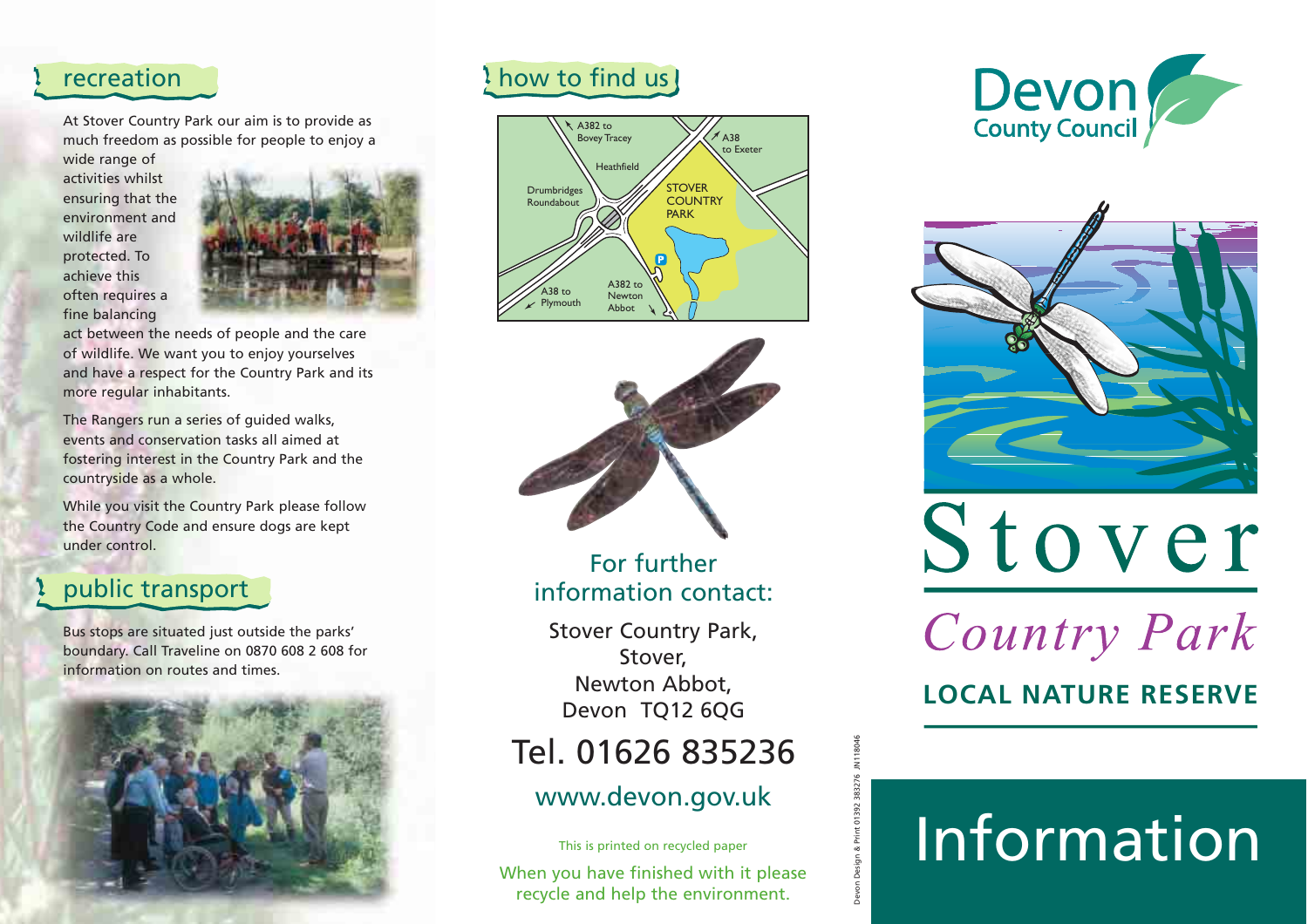

**Gatehouse**

Stover offers a range of facilities to help you enjoy the Park and appreciate the natural surroundings.

The sustainably built Nature Interpretation Centre offers high quality displays interpreting the wealth of plants and wildlife found at Stover. There are also two CCTV links, one to a fixed camera in a nest box and the other, controlled with a joystick, to a camera on a pole in the marsh showing the lake and its inhabitants.

**Ge** Dri

The Aerial Walkway, suitable for wheelchairs and pushchairs, gives <sup>a</sup>'tree top' perspective of one of Stover's woodlands.

a bird-hide provides the ideal<br>Individual watch completely undetected<br>atures go about their daily<br>picnic tables are set in<br>woodland surround.<br> $\frac{1}{200}$ Concealed in a woodland glade, opportunity to sit and watch completely undetected as the woodland creatures go about their daily routine. Designated picnic tables are set in the tranquility of a woodland surround.

Bovey Tracey

Phymouth

**B<sup>B</sup>**

Nature Interpretation Centre

**Stover Lake**

**B**

**Heritage Trail Arboretum Starts Here**

ConiferiousWoodland

Marshland

Lake & Ponds

DeciduousWoodland

**Ventiford Brook**

|∰



Grassland

**Bird Hide**

**Aerial Walkway**

Surfaced Paths------ Newton Abbot to Bovey Tracey cycle route Ω Toilets **P** Pay & Display Car Park  $\bigcirc$ Picnic Areas **Bus Stops** Dog Free Picnic Areas **All Templer Way Footpath** 

Newton AbbotThe Ted Hughes Poetry Trail (2 miles) and Children's Trail takes in specially designed Poetry Posts each displaying a poem by Ted Hughes on a theme relating to wildlife of the natural world; leaflets are available.

**P**

**Visitor Centre** 

**MainEntrance**

**Pinetum**

**P**

**P**

Exeter 7

Aerial Walkway

A network of paths on both surfaced and unsurfaced paths allows you to wander throughout the Park. The circular walk around the lake is particularly popular and is suitable for wheelchairs. For a longer walk, try the Heritage Trail circuit, part of the Templer Way.

There is a designated cycle route through the northern part of the Park.

A382

 $\overline{\mathbf{a}}$ 

Look on the notice board for details of guided walks and other events that regularly take place within the Park.

Toilets, including disabled, can be found at the Nature Interpretation Centre building along with wildlife and walks leaflets (Poetry Trail, Heritage Trail and Templer Way).